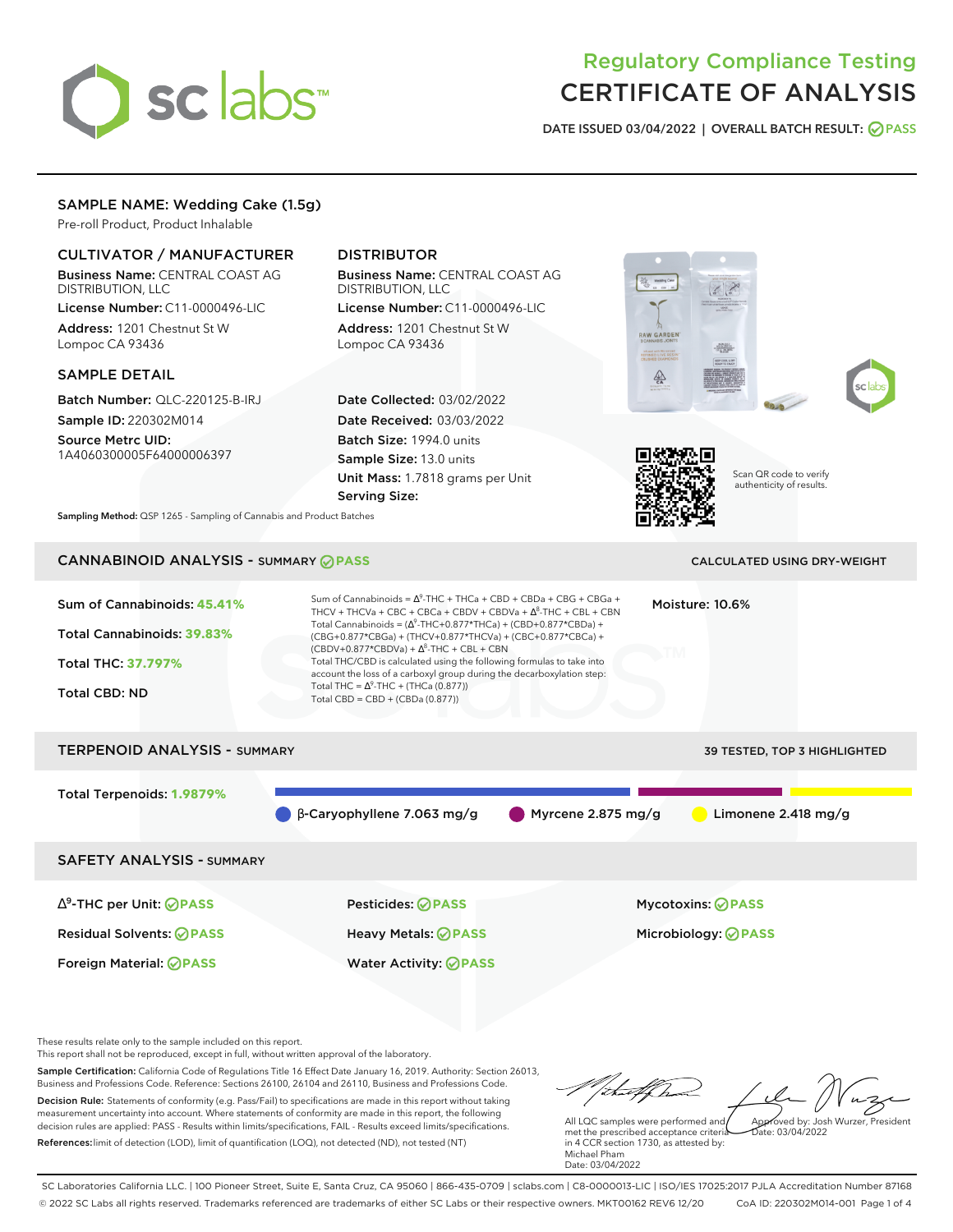



**WEDDING CAKE (1.5G) | DATE ISSUED 03/04/2022 | OVERALL BATCH RESULT: PASS**

#### **CANNABINOID TEST RESULTS** - 03/04/2022 **PASS**

Tested by high-performance liquid chromatography with diode-array detection (HPLC-DAD). Calculated using Dry-Weight. **Method:** QSP 1157 - Analysis of Cannabinoids by HPLC-DAD

#### TOTAL CANNABINOIDS: **39.83%**

Total Cannabinoids (Total THC) + (Total CBD) + (Total CBG) + (Total THCV) + (Total CBC) +  $(Total CBDV) +  $\Delta^8$ -THC + CBL + CBN$ 

TOTAL THC: **37.797%** Total THC (Δ<sup>9</sup>-THC+0.877\*THCa)

TOTAL CBD: ND

Total CBD (CBD+0.877\*CBDa)

TOTAL CBG: 1.38% Total CBG (CBG+0.877\*CBGa)

TOTAL THCV: 0.156% Total THCV (THCV+0.877\*THCVa)

TOTAL CBC: 0.495% Total CBC (CBC+0.877\*CBCa)

TOTAL CBDV: ND Total CBDV (CBDV+0.877\*CBDVa)

| <b>COMPOUND</b> | LOD/LOQ<br>(mg/g)          | <b>MEASUREMENT</b><br><b>UNCERTAINTY</b><br>(mg/g) | <b>RESULT</b><br>(mg/g) | <b>RESULT</b><br>(%) |
|-----------------|----------------------------|----------------------------------------------------|-------------------------|----------------------|
| <b>THCa</b>     | 0.05 / 0.14                | ±8.620                                             | 430.98                  | 43.098               |
| <b>CBGa</b>     | 0.1 / 0.2                  | ±0.64                                              | 15.7                    | 1.57                 |
| <b>CBCa</b>     | 0.07/0.28                  | ±0.215                                             | 5.64                    | 0.564                |
| <b>THCVa</b>    | 0.07/0.20                  | ±0.066                                             | 1.78                    | 0.178                |
| $\Delta^9$ -THC | 0.06 / 0.26                | N/A                                                | <b>ND</b>               | <b>ND</b>            |
| $\Delta^8$ -THC | 0.1 / 0.4                  | N/A                                                | <b>ND</b>               | <b>ND</b>            |
| <b>THCV</b>     | 0.1 / 0.2                  | N/A                                                | <b>ND</b>               | <b>ND</b>            |
| <b>CBD</b>      | 0.07/0.29                  | N/A                                                | <b>ND</b>               | <b>ND</b>            |
| <b>CBDa</b>     | 0.02/0.19                  | N/A                                                | <b>ND</b>               | <b>ND</b>            |
| <b>CBDV</b>     | 0.04/0.15                  | N/A                                                | <b>ND</b>               | <b>ND</b>            |
| <b>CBDVa</b>    | 0.03 / 0.53                | N/A                                                | <b>ND</b>               | <b>ND</b>            |
| <b>CBG</b>      | 0.06/0.19                  | N/A                                                | <b>ND</b>               | <b>ND</b>            |
| <b>CBL</b>      | 0.06 / 0.24                | N/A                                                | <b>ND</b>               | <b>ND</b>            |
| <b>CBN</b>      | 0.1/0.3                    | N/A                                                | <b>ND</b>               | <b>ND</b>            |
| <b>CBC</b>      | 0.2 / 0.5                  | N/A                                                | <b>ND</b>               | <b>ND</b>            |
|                 | <b>SUM OF CANNABINOIDS</b> |                                                    | 454.1 mg/g              | 45.41%               |

#### **UNIT MASS: 1.7818 grams per Unit**

| $\Delta^9$ -THC per Unit              | 1100 per-package limit | <b>ND</b>      | <b>PASS</b> |
|---------------------------------------|------------------------|----------------|-------------|
| <b>Total THC per Unit</b>             |                        | 673.47 mg/unit |             |
| <b>CBD</b> per Unit                   |                        | <b>ND</b>      |             |
| <b>Total CBD per Unit</b>             |                        | <b>ND</b>      |             |
| Sum of Cannabinoids<br>per Unit       |                        | 809.1 mg/unit  |             |
| <b>Total Cannabinoids</b><br>per Unit |                        | 709.7 mg/unit  |             |

#### **MOISTURE TEST RESULT**

**10.6%** Tested 03/03/2022 **Method:** QSP 1224 - Loss on Drying (Moisture)

#### **TERPENOID TEST RESULTS** - 03/04/2022

Terpene analysis utilizing gas chromatography-flame ionization detection (GC-FID). **Method:** QSP 1192 - Analysis of Terpenoids by GC-FID

| <b>COMPOUND</b>         | LOD/LOQ<br>(mg/g) | <b>MEASUREMENT</b><br><b>UNCERTAINTY</b><br>(mg/g) | <b>RESULT</b><br>(mg/g)                         | <b>RESULT</b><br>(%) |
|-------------------------|-------------------|----------------------------------------------------|-------------------------------------------------|----------------------|
| β-Caryophyllene         | 0.004 / 0.012     | ±0.1956                                            | 7.063                                           | 0.7063               |
| <b>Myrcene</b>          | 0.008 / 0.025     | ±0.0288                                            | 2.875                                           | 0.2875               |
| Limonene                | 0.005 / 0.016     | ±0.0268                                            | 2.418                                           | 0.2418               |
| α-Humulene              | 0.009 / 0.029     | ±0.0506                                            | 2.026                                           | 0.2026               |
| Linalool                | 0.009 / 0.032     | ±0.0466                                            | 1.574                                           | 0.1574               |
| $\alpha$ -Bisabolol     | 0.008 / 0.026     | ±0.0272                                            | 0.656                                           | 0.0656               |
| trans-ß-Farnesene       | 0.008 / 0.025     | ±0.0167                                            | 0.604                                           | 0.0604               |
| Valencene               | 0.009 / 0.030     | ±0.0266                                            | 0.497                                           | 0.0497               |
| <b>Terpineol</b>        | 0.009 / 0.031     | ±0.0206                                            | 0.430                                           | 0.0430               |
| Fenchol                 | 0.010 / 0.034     | ±0.0126                                            | 0.418                                           | 0.0418               |
| $\beta$ -Pinene         | 0.004 / 0.014     | ±0.0032                                            | 0.361                                           | 0.0361               |
| $\alpha$ -Pinene        | 0.005 / 0.017     | ±0.0013                                            | 0.201                                           | 0.0201               |
| Caryophyllene<br>Oxide  | 0.010 / 0.033     | ±0.0063                                            | 0.175                                           | 0.0175               |
| Borneol                 | 0.005 / 0.016     | ±0.0044                                            | 0.134                                           | 0.0134               |
| Nerolidol               | 0.006 / 0.019     | ±0.0059                                            | 0.120                                           | 0.0120               |
| <b>B-Ocimene</b>        | 0.006 / 0.020     | ±0.0022                                            | 0.089                                           | 0.0089               |
| Geraniol                | 0.002 / 0.007     | ±0.0023                                            | 0.066                                           | 0.0066               |
| Pulegone                | 0.003 / 0.011     | ±0.0018                                            | 0.058                                           | 0.0058               |
| Citronellol             | 0.003 / 0.010     | ±0.0020                                            | 0.052                                           | 0.0052               |
| Camphene                | 0.005 / 0.015     | ±0.0003                                            | 0.036                                           | 0.0036               |
| Terpinolene             | 0.008 / 0.026     | ±0.0004                                            | 0.026                                           | 0.0026               |
| Sabinene Hydrate        | 0.006 / 0.022     | N/A                                                | <loq< th=""><th><loq< th=""></loq<></th></loq<> | <loq< th=""></loq<>  |
| Fenchone                | 0.009 / 0.028     | N/A                                                | <loq< th=""><th><loq< th=""></loq<></th></loq<> | <loq< th=""></loq<>  |
| Sabinene                | 0.004 / 0.014     | N/A                                                | <b>ND</b>                                       | <b>ND</b>            |
| $\alpha$ -Phellandrene  | 0.006 / 0.020     | N/A                                                | <b>ND</b>                                       | <b>ND</b>            |
| $\Delta^3$ -Carene      | 0.005 / 0.018     | N/A                                                | <b>ND</b>                                       | ND                   |
| $\alpha$ -Terpinene     | 0.005 / 0.017     | N/A                                                | ND                                              | <b>ND</b>            |
| p-Cymene                | 0.005 / 0.016     | N/A                                                | <b>ND</b>                                       | <b>ND</b>            |
| Eucalyptol              | 0.006 / 0.018     | N/A                                                | ND                                              | ND                   |
| $\gamma$ -Terpinene     | 0.006 / 0.018     | N/A                                                | <b>ND</b>                                       | <b>ND</b>            |
| Isopulegol              | 0.005 / 0.016     | N/A                                                | ND                                              | ND                   |
| Camphor                 | 0.006 / 0.019     | N/A                                                | ND                                              | ND                   |
| Isoborneol              | 0.004 / 0.012     | N/A                                                | <b>ND</b>                                       | ND                   |
| Menthol                 | 0.008 / 0.025     | N/A                                                | <b>ND</b>                                       | <b>ND</b>            |
| Nerol                   | 0.003 / 0.011     | N/A                                                | ND                                              | ND                   |
| <b>Geranyl Acetate</b>  | 0.004 / 0.014     | N/A                                                | <b>ND</b>                                       | ND                   |
| $\alpha$ -Cedrene       | 0.005 / 0.016     | N/A                                                | <b>ND</b>                                       | <b>ND</b>            |
| Guaiol                  | 0.009 / 0.030     | N/A                                                | ND                                              | ND                   |
| Cedrol                  | 0.008 / 0.027     | N/A                                                | <b>ND</b>                                       | ND                   |
| <b>TOTAL TERPENOIDS</b> |                   |                                                    | 19.879 mg/g                                     | 1.9879%              |

SC Laboratories California LLC. | 100 Pioneer Street, Suite E, Santa Cruz, CA 95060 | 866-435-0709 | sclabs.com | C8-0000013-LIC | ISO/IES 17025:2017 PJLA Accreditation Number 87168 © 2022 SC Labs all rights reserved. Trademarks referenced are trademarks of either SC Labs or their respective owners. MKT00162 REV6 12/20 CoA ID: 220302M014-001 Page 2 of 4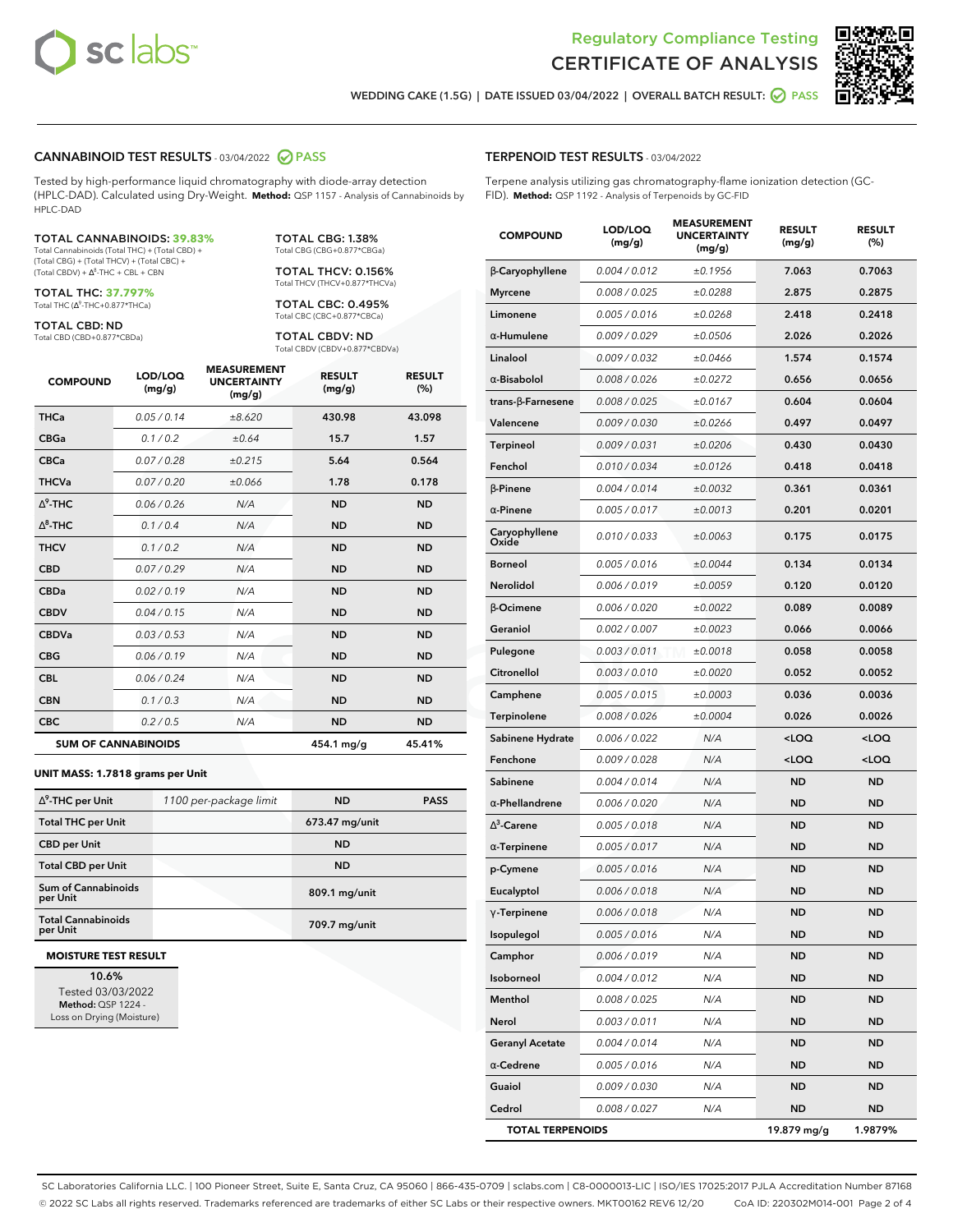



**WEDDING CAKE (1.5G) | DATE ISSUED 03/04/2022 | OVERALL BATCH RESULT: PASS**

# **CATEGORY 1 PESTICIDE TEST RESULTS** - 03/04/2022 **PASS**

Pesticide and plant growth regulator analysis utilizing high-performance liquid chromatography-mass spectrometry (HPLC-MS) or gas chromatography-mass spectrometry (GC-MS). \*GC-MS utilized where indicated. **Method:** QSP 1212 - Analysis of Pesticides and Mycotoxins by LC-MS or QSP 1213 - Analysis of Pesticides by GC-MS

| 0.03 / 0.08<br><b>ND</b><br>Aldicarb<br>$\ge$ LOD<br>N/A<br><b>PASS</b><br>Carbofuran<br>0.02 / 0.05<br>$>$ LOD<br>N/A<br><b>ND</b><br><b>PASS</b><br>Chlordane*<br>0.03 / 0.08<br>N/A<br><b>ND</b><br><b>PASS</b><br>$\ge$ LOD<br>Chlorfenapyr*<br>0.03/0.10<br>N/A<br><b>ND</b><br><b>PASS</b><br>$\ge$ LOD<br>N/A<br><b>ND</b><br><b>PASS</b><br>Chlorpyrifos<br>0.02/0.06<br>$>$ LOD<br>0.02 / 0.07<br><b>PASS</b><br>Coumaphos<br>$\ge$ LOD<br>N/A<br><b>ND</b><br>Daminozide<br>0.02 / 0.07<br>N/A<br><b>PASS</b><br>$\ge$ LOD<br><b>ND</b><br><b>Dichlorvos</b><br>0.03/0.09<br>N/A<br>$\ge$ LOD<br><b>ND</b><br><b>PASS</b><br>(DDVP)<br>0.03 / 0.08<br><b>ND</b><br>Dimethoate<br>$>$ LOD<br>N/A<br><b>PASS</b><br>0.03/0.10<br><b>ND</b><br><b>PASS</b><br>Ethoprophos<br>$>$ LOD<br>N/A<br>0.02 / 0.06<br>N/A<br><b>ND</b><br><b>PASS</b><br>Etofenprox<br>$\ge$ LOD<br>0.03 / 0.08<br>N/A<br><b>ND</b><br><b>PASS</b><br>Fenoxycarb<br>$\ge$ LOD<br>0.03 / 0.08<br><b>ND</b><br><b>PASS</b><br>Fipronil<br>$\ge$ LOD<br>N/A<br>Imazalil<br>0.02 / 0.06<br>N/A<br><b>ND</b><br>$\ge$ LOD<br><b>PASS</b><br><b>Methiocarb</b><br>0.02 / 0.07<br>$\ge$ LOD<br>N/A<br><b>ND</b><br><b>PASS</b><br>Parathion-methyl<br>0.03/0.10<br>$>$ LOD<br>N/A<br><b>ND</b><br><b>PASS</b><br>0.03/0.09<br>N/A<br><b>ND</b><br><b>PASS</b><br><b>Mevinphos</b><br>$\ge$ LOD<br>Paclobutrazol<br>0.02 / 0.05<br>N/A<br><b>ND</b><br><b>PASS</b><br>$\ge$ LOD<br>0.03/0.09<br>$>$ LOD<br>N/A<br><b>ND</b><br><b>PASS</b><br>Propoxur<br>0.03 / 0.08<br>$\ge$ LOD<br>N/A<br><b>ND</b><br><b>PASS</b><br>Spiroxamine<br>0.03/0.10<br>N/A<br><b>ND</b><br><b>PASS</b><br>Thiacloprid<br>$\ge$ LOD | <b>COMPOUND</b> | LOD/LOQ<br>$(\mu g/g)$ | <b>ACTION</b><br><b>LIMIT</b><br>$(\mu g/g)$ | <b>MEASUREMENT</b><br><b>UNCERTAINTY</b><br>$(\mu g/g)$ | <b>RESULT</b><br>$(\mu g/g)$ | <b>RESULT</b> |
|-----------------------------------------------------------------------------------------------------------------------------------------------------------------------------------------------------------------------------------------------------------------------------------------------------------------------------------------------------------------------------------------------------------------------------------------------------------------------------------------------------------------------------------------------------------------------------------------------------------------------------------------------------------------------------------------------------------------------------------------------------------------------------------------------------------------------------------------------------------------------------------------------------------------------------------------------------------------------------------------------------------------------------------------------------------------------------------------------------------------------------------------------------------------------------------------------------------------------------------------------------------------------------------------------------------------------------------------------------------------------------------------------------------------------------------------------------------------------------------------------------------------------------------------------------------------------------------------------------------------------------------------------------------------------------------------|-----------------|------------------------|----------------------------------------------|---------------------------------------------------------|------------------------------|---------------|
|                                                                                                                                                                                                                                                                                                                                                                                                                                                                                                                                                                                                                                                                                                                                                                                                                                                                                                                                                                                                                                                                                                                                                                                                                                                                                                                                                                                                                                                                                                                                                                                                                                                                                         |                 |                        |                                              |                                                         |                              |               |
|                                                                                                                                                                                                                                                                                                                                                                                                                                                                                                                                                                                                                                                                                                                                                                                                                                                                                                                                                                                                                                                                                                                                                                                                                                                                                                                                                                                                                                                                                                                                                                                                                                                                                         |                 |                        |                                              |                                                         |                              |               |
|                                                                                                                                                                                                                                                                                                                                                                                                                                                                                                                                                                                                                                                                                                                                                                                                                                                                                                                                                                                                                                                                                                                                                                                                                                                                                                                                                                                                                                                                                                                                                                                                                                                                                         |                 |                        |                                              |                                                         |                              |               |
|                                                                                                                                                                                                                                                                                                                                                                                                                                                                                                                                                                                                                                                                                                                                                                                                                                                                                                                                                                                                                                                                                                                                                                                                                                                                                                                                                                                                                                                                                                                                                                                                                                                                                         |                 |                        |                                              |                                                         |                              |               |
|                                                                                                                                                                                                                                                                                                                                                                                                                                                                                                                                                                                                                                                                                                                                                                                                                                                                                                                                                                                                                                                                                                                                                                                                                                                                                                                                                                                                                                                                                                                                                                                                                                                                                         |                 |                        |                                              |                                                         |                              |               |
|                                                                                                                                                                                                                                                                                                                                                                                                                                                                                                                                                                                                                                                                                                                                                                                                                                                                                                                                                                                                                                                                                                                                                                                                                                                                                                                                                                                                                                                                                                                                                                                                                                                                                         |                 |                        |                                              |                                                         |                              |               |
|                                                                                                                                                                                                                                                                                                                                                                                                                                                                                                                                                                                                                                                                                                                                                                                                                                                                                                                                                                                                                                                                                                                                                                                                                                                                                                                                                                                                                                                                                                                                                                                                                                                                                         |                 |                        |                                              |                                                         |                              |               |
|                                                                                                                                                                                                                                                                                                                                                                                                                                                                                                                                                                                                                                                                                                                                                                                                                                                                                                                                                                                                                                                                                                                                                                                                                                                                                                                                                                                                                                                                                                                                                                                                                                                                                         |                 |                        |                                              |                                                         |                              |               |
|                                                                                                                                                                                                                                                                                                                                                                                                                                                                                                                                                                                                                                                                                                                                                                                                                                                                                                                                                                                                                                                                                                                                                                                                                                                                                                                                                                                                                                                                                                                                                                                                                                                                                         |                 |                        |                                              |                                                         |                              |               |
|                                                                                                                                                                                                                                                                                                                                                                                                                                                                                                                                                                                                                                                                                                                                                                                                                                                                                                                                                                                                                                                                                                                                                                                                                                                                                                                                                                                                                                                                                                                                                                                                                                                                                         |                 |                        |                                              |                                                         |                              |               |
|                                                                                                                                                                                                                                                                                                                                                                                                                                                                                                                                                                                                                                                                                                                                                                                                                                                                                                                                                                                                                                                                                                                                                                                                                                                                                                                                                                                                                                                                                                                                                                                                                                                                                         |                 |                        |                                              |                                                         |                              |               |
|                                                                                                                                                                                                                                                                                                                                                                                                                                                                                                                                                                                                                                                                                                                                                                                                                                                                                                                                                                                                                                                                                                                                                                                                                                                                                                                                                                                                                                                                                                                                                                                                                                                                                         |                 |                        |                                              |                                                         |                              |               |
|                                                                                                                                                                                                                                                                                                                                                                                                                                                                                                                                                                                                                                                                                                                                                                                                                                                                                                                                                                                                                                                                                                                                                                                                                                                                                                                                                                                                                                                                                                                                                                                                                                                                                         |                 |                        |                                              |                                                         |                              |               |
|                                                                                                                                                                                                                                                                                                                                                                                                                                                                                                                                                                                                                                                                                                                                                                                                                                                                                                                                                                                                                                                                                                                                                                                                                                                                                                                                                                                                                                                                                                                                                                                                                                                                                         |                 |                        |                                              |                                                         |                              |               |
|                                                                                                                                                                                                                                                                                                                                                                                                                                                                                                                                                                                                                                                                                                                                                                                                                                                                                                                                                                                                                                                                                                                                                                                                                                                                                                                                                                                                                                                                                                                                                                                                                                                                                         |                 |                        |                                              |                                                         |                              |               |
|                                                                                                                                                                                                                                                                                                                                                                                                                                                                                                                                                                                                                                                                                                                                                                                                                                                                                                                                                                                                                                                                                                                                                                                                                                                                                                                                                                                                                                                                                                                                                                                                                                                                                         |                 |                        |                                              |                                                         |                              |               |
|                                                                                                                                                                                                                                                                                                                                                                                                                                                                                                                                                                                                                                                                                                                                                                                                                                                                                                                                                                                                                                                                                                                                                                                                                                                                                                                                                                                                                                                                                                                                                                                                                                                                                         |                 |                        |                                              |                                                         |                              |               |
|                                                                                                                                                                                                                                                                                                                                                                                                                                                                                                                                                                                                                                                                                                                                                                                                                                                                                                                                                                                                                                                                                                                                                                                                                                                                                                                                                                                                                                                                                                                                                                                                                                                                                         |                 |                        |                                              |                                                         |                              |               |
|                                                                                                                                                                                                                                                                                                                                                                                                                                                                                                                                                                                                                                                                                                                                                                                                                                                                                                                                                                                                                                                                                                                                                                                                                                                                                                                                                                                                                                                                                                                                                                                                                                                                                         |                 |                        |                                              |                                                         |                              |               |
|                                                                                                                                                                                                                                                                                                                                                                                                                                                                                                                                                                                                                                                                                                                                                                                                                                                                                                                                                                                                                                                                                                                                                                                                                                                                                                                                                                                                                                                                                                                                                                                                                                                                                         |                 |                        |                                              |                                                         |                              |               |
|                                                                                                                                                                                                                                                                                                                                                                                                                                                                                                                                                                                                                                                                                                                                                                                                                                                                                                                                                                                                                                                                                                                                                                                                                                                                                                                                                                                                                                                                                                                                                                                                                                                                                         |                 |                        |                                              |                                                         |                              |               |

# **CATEGORY 2 PESTICIDE TEST RESULTS** - 03/04/2022 **PASS**

| <b>COMPOUND</b>          | LOD/LOO<br>$(\mu g/g)$ | <b>ACTION</b><br><b>LIMIT</b><br>$(\mu g/g)$ | <b>MEASUREMENT</b><br><b>UNCERTAINTY</b><br>$(\mu g/g)$ | <b>RESULT</b><br>$(\mu g/g)$ | <b>RESULT</b> |  |
|--------------------------|------------------------|----------------------------------------------|---------------------------------------------------------|------------------------------|---------------|--|
| Abamectin                | 0.03/0.10              | 0.1                                          | N/A                                                     | <b>ND</b>                    | <b>PASS</b>   |  |
| Acephate                 | 0.02 / 0.07            | 0.1                                          | N/A                                                     | <b>ND</b>                    | <b>PASS</b>   |  |
| Acequinocyl              | 0.02/0.07              | 0.1                                          | N/A                                                     | <b>ND</b>                    | <b>PASS</b>   |  |
| Acetamiprid              | 0.02/0.05              | 0.1                                          | N/A                                                     | <b>ND</b>                    | <b>PASS</b>   |  |
| Azoxystrobin             | 0.02 / 0.07            | 0.1                                          | N/A                                                     | <b>ND</b>                    | <b>PASS</b>   |  |
| <b>Bifenazate</b>        | 0.01/0.04              | 0.1                                          | N/A                                                     | <b>ND</b>                    | <b>PASS</b>   |  |
| <b>Bifenthrin</b>        | 0.02/0.05              | 3                                            | N/A                                                     | <b>ND</b>                    | <b>PASS</b>   |  |
| <b>Boscalid</b>          | 0.03/0.09              | 0.1                                          | N/A                                                     | <b>ND</b>                    | <b>PASS</b>   |  |
| Captan                   | 0.19/0.57              | 0.7                                          | N/A                                                     | <b>ND</b>                    | <b>PASS</b>   |  |
| Carbaryl                 | 0.02/0.06              | 0.5                                          | N/A                                                     | <b>ND</b>                    | <b>PASS</b>   |  |
| Chlorantranilip-<br>role | 0.04/0.12              | 10                                           | N/A                                                     | <b>ND</b>                    | <b>PASS</b>   |  |
| Clofentezine             | 0.03/0.09              | 0.1                                          | N/A                                                     | <b>ND</b>                    | <b>PASS</b>   |  |

#### **CATEGORY 2 PESTICIDE TEST RESULTS** - 03/04/2022 continued

| <b>COMPOUND</b>               | LOD/LOQ<br>(µg/g) | <b>ACTION</b><br><b>LIMIT</b><br>(µg/g) | <b>MEASUREMENT</b><br><b>UNCERTAINTY</b><br>(µg/g) | <b>RESULT</b><br>$(\mu g/g)$ | <b>RESULT</b> |
|-------------------------------|-------------------|-----------------------------------------|----------------------------------------------------|------------------------------|---------------|
| Cyfluthrin                    | 0.12 / 0.38       | $\overline{c}$                          | N/A                                                | <b>ND</b>                    | <b>PASS</b>   |
| Cypermethrin                  | 0.11 / 0.32       | 1                                       | N/A                                                | <b>ND</b>                    | PASS          |
| <b>Diazinon</b>               | 0.02 / 0.05       | 0.1                                     | N/A                                                | <b>ND</b>                    | <b>PASS</b>   |
| Dimethomorph                  | 0.03 / 0.09       | 2                                       | N/A                                                | <b>ND</b>                    | <b>PASS</b>   |
| Etoxazole                     | 0.02 / 0.06       | 0.1                                     | N/A                                                | <b>ND</b>                    | <b>PASS</b>   |
| Fenhexamid                    | 0.03 / 0.09       | 0.1                                     | N/A                                                | <b>ND</b>                    | <b>PASS</b>   |
| Fenpyroximate                 | 0.02 / 0.06       | 0.1                                     | N/A                                                | <b>ND</b>                    | <b>PASS</b>   |
| Flonicamid                    | 0.03 / 0.10       | 0.1                                     | N/A                                                | <b>ND</b>                    | <b>PASS</b>   |
| Fludioxonil                   | 0.03 / 0.10       | 0.1                                     | N/A                                                | <b>ND</b>                    | <b>PASS</b>   |
| Hexythiazox                   | 0.02 / 0.07       | 0.1                                     | N/A                                                | <b>ND</b>                    | <b>PASS</b>   |
| Imidacloprid                  | 0.04 / 0.11       | 5                                       | N/A                                                | <b>ND</b>                    | <b>PASS</b>   |
| Kresoxim-methyl               | 0.02 / 0.07       | 0.1                                     | N/A                                                | <b>ND</b>                    | <b>PASS</b>   |
| <b>Malathion</b>              | 0.03 / 0.09       | 0.5                                     | N/A                                                | <b>ND</b>                    | <b>PASS</b>   |
| Metalaxyl                     | 0.02 / 0.07       | $\overline{c}$                          | N/A                                                | <b>ND</b>                    | <b>PASS</b>   |
| Methomyl                      | 0.03 / 0.10       | 1                                       | N/A                                                | <b>ND</b>                    | <b>PASS</b>   |
| Myclobutanil                  | 0.03/0.09         | 0.1                                     | N/A                                                | <b>ND</b>                    | <b>PASS</b>   |
| Naled                         | 0.02 / 0.07       | 0.1                                     | N/A                                                | <b>ND</b>                    | <b>PASS</b>   |
| Oxamyl                        | 0.04 / 0.11       | 0.5                                     | N/A                                                | <b>ND</b>                    | <b>PASS</b>   |
| Pentachloronitro-<br>benzene* | 0.03 / 0.09       | 0.1                                     | N/A                                                | <b>ND</b>                    | <b>PASS</b>   |
| Permethrin                    | 0.04 / 0.12       | 0.5                                     | N/A                                                | <b>ND</b>                    | <b>PASS</b>   |
| Phosmet                       | 0.03 / 0.10       | 0.1                                     | N/A                                                | <b>ND</b>                    | <b>PASS</b>   |
| Piperonyl<br><b>Butoxide</b>  | 0.02 / 0.07       | 3                                       | N/A                                                | <b>ND</b>                    | <b>PASS</b>   |
| Prallethrin                   | 0.03 / 0.08       | 0.1                                     | N/A                                                | <b>ND</b>                    | <b>PASS</b>   |
| Propiconazole                 | 0.02 / 0.07       | 0.1                                     | N/A                                                | <b>ND</b>                    | <b>PASS</b>   |
| Pyrethrins                    | 0.04 / 0.12       | 0.5                                     | N/A                                                | <b>ND</b>                    | <b>PASS</b>   |
| Pyridaben                     | 0.02 / 0.07       | 0.1                                     | N/A                                                | <b>ND</b>                    | <b>PASS</b>   |
| Spinetoram                    | 0.02 / 0.07       | 0.1                                     | N/A                                                | <b>ND</b>                    | <b>PASS</b>   |
| Spinosad                      | 0.02 / 0.07       | 0.1                                     | N/A                                                | <b>ND</b>                    | <b>PASS</b>   |
| Spiromesifen                  | 0.02 / 0.05       | 0.1                                     | N/A                                                | <b>ND</b>                    | <b>PASS</b>   |
| Spirotetramat                 | 0.02 / 0.06       | 0.1                                     | N/A                                                | <b>ND</b>                    | <b>PASS</b>   |
| Tebuconazole                  | 0.02 / 0.07       | 0.1                                     | N/A                                                | <b>ND</b>                    | <b>PASS</b>   |
| Thiamethoxam                  | 0.03 / 0.10       | 5                                       | N/A                                                | <b>ND</b>                    | <b>PASS</b>   |
| Trifloxystrobin               | 0.03 / 0.08       | 0.1                                     | N/A                                                | <b>ND</b>                    | <b>PASS</b>   |

SC Laboratories California LLC. | 100 Pioneer Street, Suite E, Santa Cruz, CA 95060 | 866-435-0709 | sclabs.com | C8-0000013-LIC | ISO/IES 17025:2017 PJLA Accreditation Number 87168 © 2022 SC Labs all rights reserved. Trademarks referenced are trademarks of either SC Labs or their respective owners. MKT00162 REV6 12/20 CoA ID: 220302M014-001 Page 3 of 4